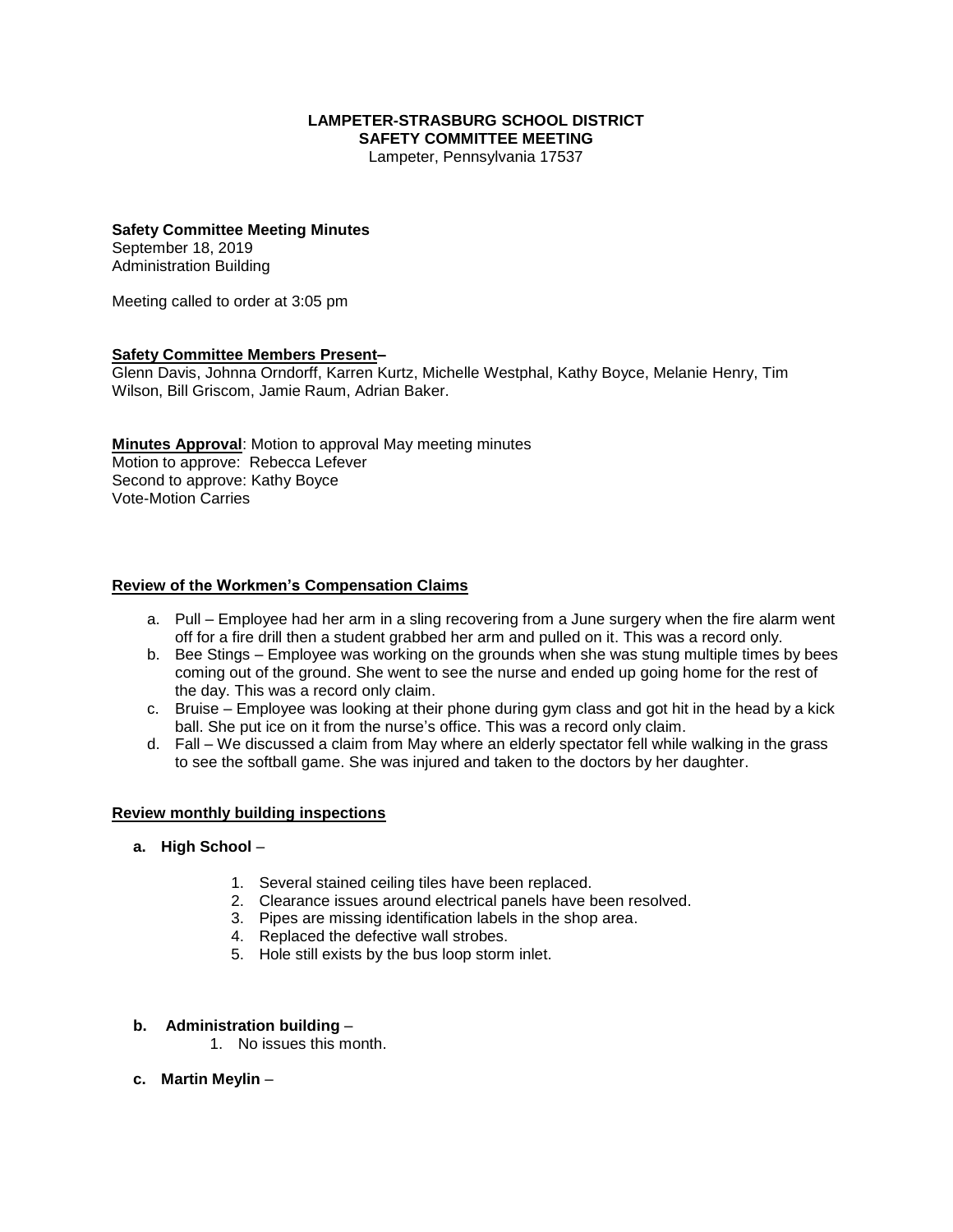- 1. Several stained ceiling tiles have been replaced.
- 2. Floor receptacles are raised and are a tripping hazard.

#### **d. Strasburg Elementary** –

1. No report this month.

## **e. Lampeter Elementary –**

1. Holes outside need fixed.

## **f. Hans Herr –**

- 1. All stained ceiling tiles have been replaced.
- 2. The eyewash bottles are out of date.
- 3. Side walk has settled towards the maintenance end of the building.

#### **g. Maintenance building –**

1. Eye wash bottles are out of date.

#### **h. Grounds –**

1. Nothing to report this month.

## **l. Field houses** –

1. No issues this month.

## **Resignation of Greg Fantazzi**

Motion to approve – Kathy Boyce

Second – Michele Westphal

Vote – Motion carries

## **Resignation of Bill Stumpf**

Motion to approve – Kathy Boyce

Second – Michele Westphal

Vote – Motion carries

# **Nomination of Adrian Baker for an open seat**

Motion to approve – Tim Wilson